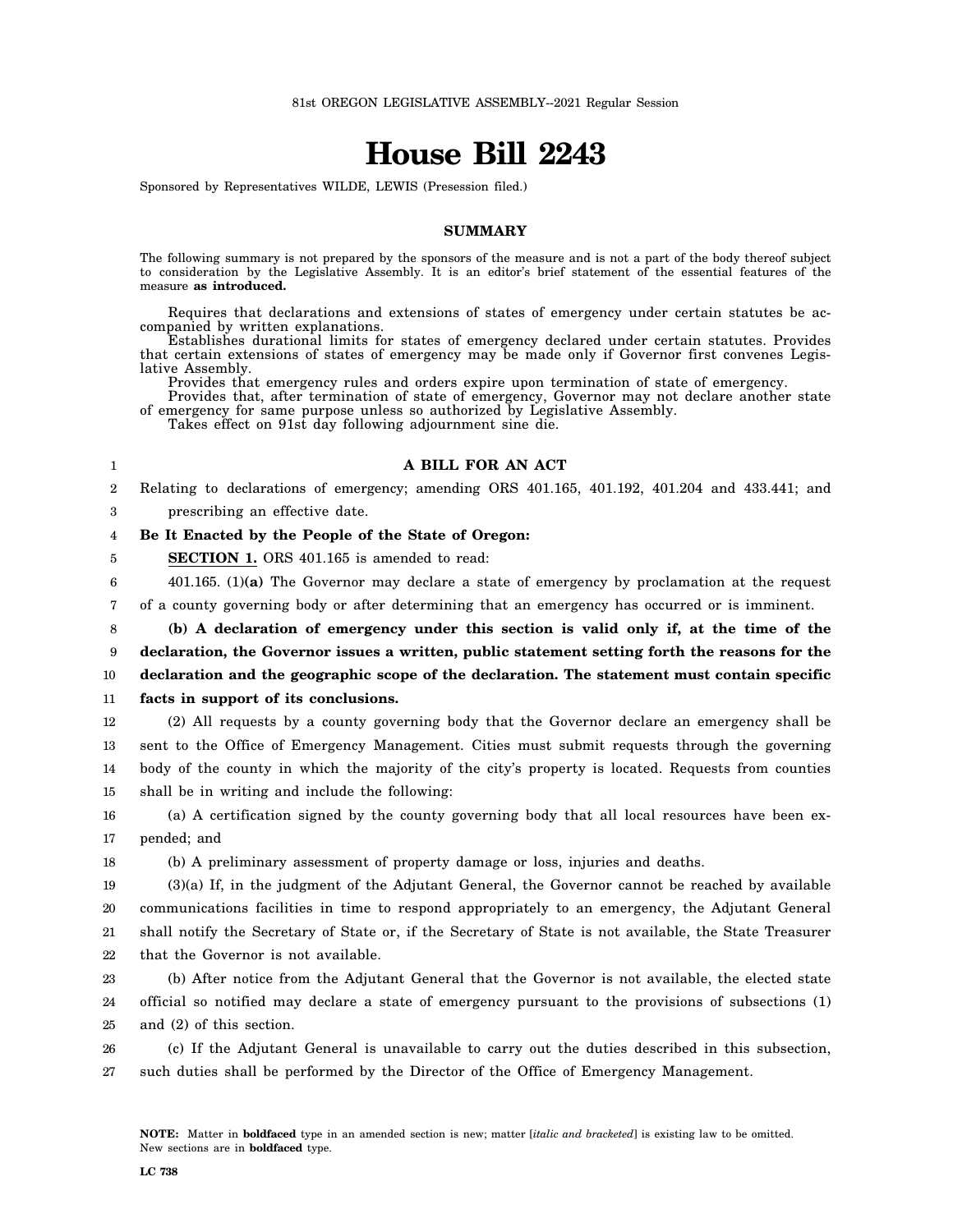### HB 2243

1 2 3 4 5 (4) Any state of emergency declared by the Secretary of State or State Treasurer pursuant to this section has the same force and effect as if issued by the Governor, except that it must be affirmed by the Governor as soon as the Governor is reached. However, if the Governor does not set aside the proclamation within 24 hours of being reached, the proclamation shall be considered affirmed by the Governor.

6 7 (5) Any proclamation of a state of emergency must specify the geographical area covered by the proclamation. Such area shall be no larger than necessary to effectively respond to the emergency.

8 9 10 (6) The governing body of each county shall establish a procedure for receiving, processing and transmitting to the Office of Emergency Management, in a timely manner, a request submitted by a city that the Governor declare an emergency.

11

**SECTION 2.** ORS 401.204 is amended to read:

12 13 14 401.204. **(1) A state of emergency declared under ORS 401.165 or 433.441 terminates 60 days after the state of emergency is first declared, unless extended under subsection (2) or (3) of this section.**

15 16 17 **(2) During the state of emergency, the Governor may extend the state of emergency by a maximum of 30 days. The Governor may extend the state of emergency only once under this subsection.**

18 19 20 21 22 23 **(3)(a) Notwithstanding subsection (2) of this section, during the state of emergency, the Governor may extend the state of emergency by a maximum of 60 days if the Governor first convenes the Legislative Assembly under Article V, section 12, of the Oregon Constitution. There is no limit to the number of times the Governor may extend the state of emergency under this subsection, but the Governor must convene the Legislative Assembly before each extension under this subsection.**

24 25 26 **(b) The Governor is not required to convene the Legislative Assembly to extend a state of emergency under this subsection if the Legislative Assembly is in session at the time of the extension.**

27 28 29 30 **(4) An extension of a state of emergency under subsection (2) or (3) of this section is valid only if, at the time of the extension, the Governor issues a written, public statement setting forth the circumstances necessitating an extension. The statement must contain specific facts in support of its conclusions.**

31 32 33 34 [*(1)*] **(5)** The Governor shall terminate the state of emergency by proclamation when the emergency no longer exists, or when the threat of an emergency has passed. **The Governor may terminate the state of emergency before the state of emergency terminates under subsections (1) to (3) of this section.**

35 36 [*(2)*] **(6)** The state of emergency proclaimed by the Governor may be terminated at any time by joint resolution of the Legislative Assembly.

37 38 39 **(7) After the state of emergency terminates, the Governor may not declare another state of emergency for the same purpose unless so authorized by joint resolution of the Legislative Assembly.**

40 **SECTION 3.** ORS 401.192 is amended to read:

41 42 43 44 401.192. (1) All rules and orders issued under authority conferred by ORS 401.165 to 401.236 shall have the full force and effect of law [*both*] during [*and after*] the declaration of a state of emergency. All existing laws, ordinances, rules and orders inconsistent with ORS 401.165 to 401.236 shall be inoperative during the period of time and to the extent such inconsistencies exist.

45 (2) The authority exercised under ORS 401.165 to 401.236 may be exercised with respect to the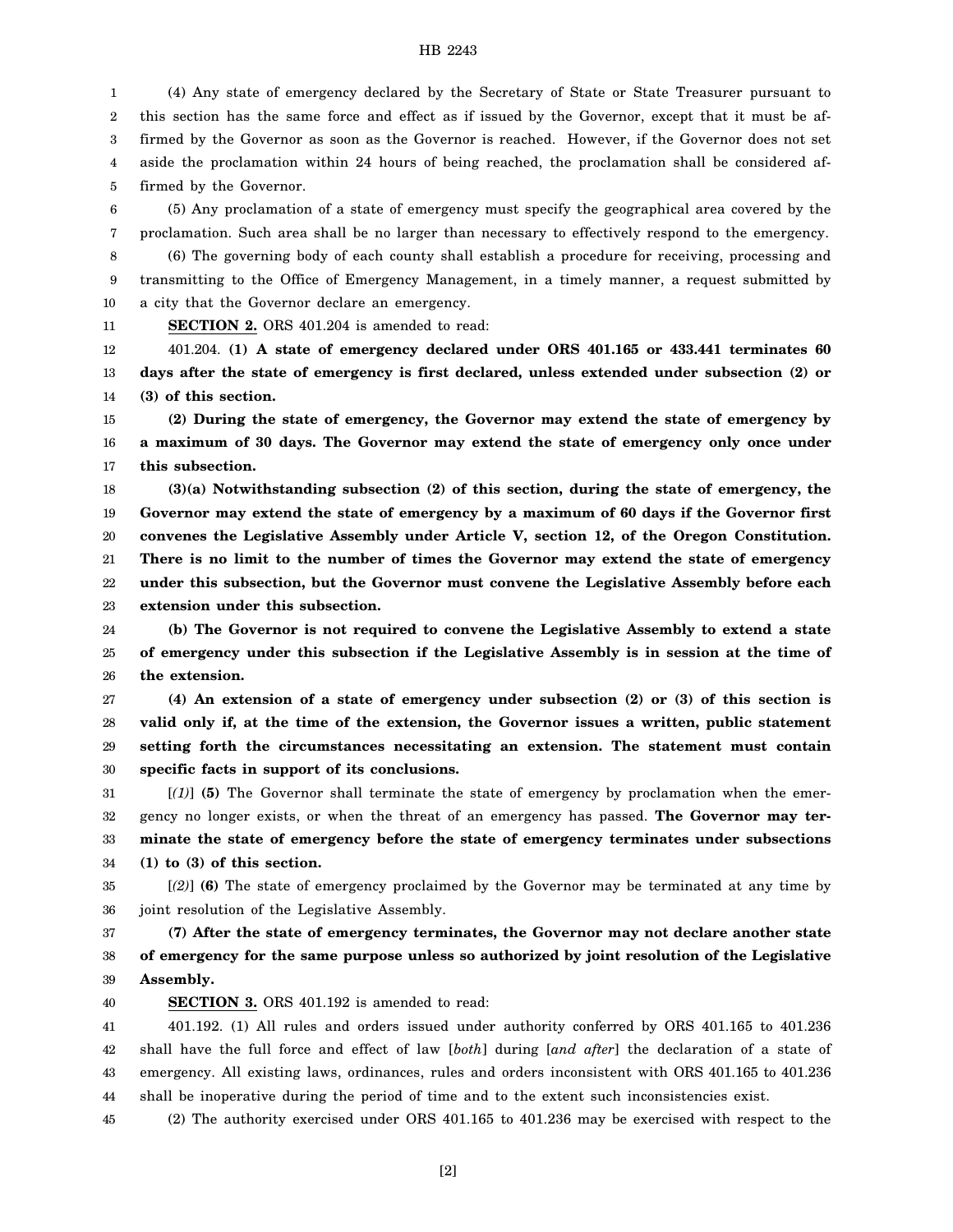### HB 2243

1 2 3 4 5 6 7 8 9 10 11 12 13 14 15 16 17 18 19 20 21 22 23 24 25 26 27 28 29 30 31 32 33 34 35 36 37 38 39 40 41 42 43 44 45 entire territory over which the Governor has jurisdiction, or to any specified part thereof. (3) When real or personal property is taken under power granted by ORS 401.188, the owner of the property shall be entitled to reasonable compensation from the state. (4) [*The powers*] **Rules or orders issued under authority** granted to the Governor by ORS 401.165 to 401.236 [*shall continue until*] **expire upon** termination of the state of emergency. The powers granted to the Governor by ORS 401.185 may continue beyond the termination of the state of emergency and [*shall*] **may** be terminated by proclamation of the Governor or by joint resolution of the Legislative Assembly. **SECTION 4.** ORS 433.441 is amended to read: 433.441. (1) Upon the occurrence of a public health emergency, the Governor may declare a state of public health emergency as authorized by ORS 433.441 to 433.452 to protect the public health. (2) A proclamation of a state of public health emergency must specify**, with reference to specific facts in support of its conclusions**: (a) The nature of the public health emergency; (b) The political subdivision or geographic area subject to the proclamation; (c) The conditions that have brought about the public health emergency; and (d) The duration of the state of public health emergency, if the duration is less than [*14*] **60** days. (3) During a public health emergency, the Governor may: (a) Close[*,*] **or** order the evacuation of or the decontamination of any facility the Governor has reasonable cause to believe may endanger the public health. (b) Regulate or restrict by any means necessary the use, sale or distribution of food, fuel, medical supplies, medicines or other goods and services. (c) Prescribe modes of transportation, routes and destinations required for the evacuation of individuals or the provision of emergency services. (d) Control or limit entry into, exit from, movement within and the occupancy of premises in any public area subject to or threatened by a public health emergency if such actions are reasonable and necessary to respond to the public health emergency. (e) Authorize pharmacists licensed under ORS chapter 689 to administer vaccines to persons who are three years of age or older. (f) Take any other action that may be necessary for the management of resources, or to protect the public during a public health emergency, including any actions authorized under ORS 401.168, 401.185, 401.188 and 401.192. (4) Nothing in ORS 433.441 to 433.452 limits the authority of the Governor to declare a state of emergency under ORS 401.165. If a state of emergency is declared as authorized under ORS 401.165, the Governor may implement any action authorized by ORS 433.441 to 433.452. [*(5) A proclamation of a state of public health emergency expires when terminated by a declaration of the Governor or no more than 14 days after the date the public health emergency is proclaimed unless the Governor expressly extends the proclamation for an additional 14-day period.*] **(5) A public health emergency declared under this section is subject to the durational limits and other provisions of ORS 401.204. (6) Rules or orders issued under authority granted by ORS 433.441 to 433.452 expire upon termination of the state of emergency.** [*(6)*] **(7)** When real or personal property is taken under power granted by this section, the owner of the property shall be entitled to reasonable compensation from the state. **SECTION 5. This 2021 Act takes effect on the 91st day after the date on which the 2021**